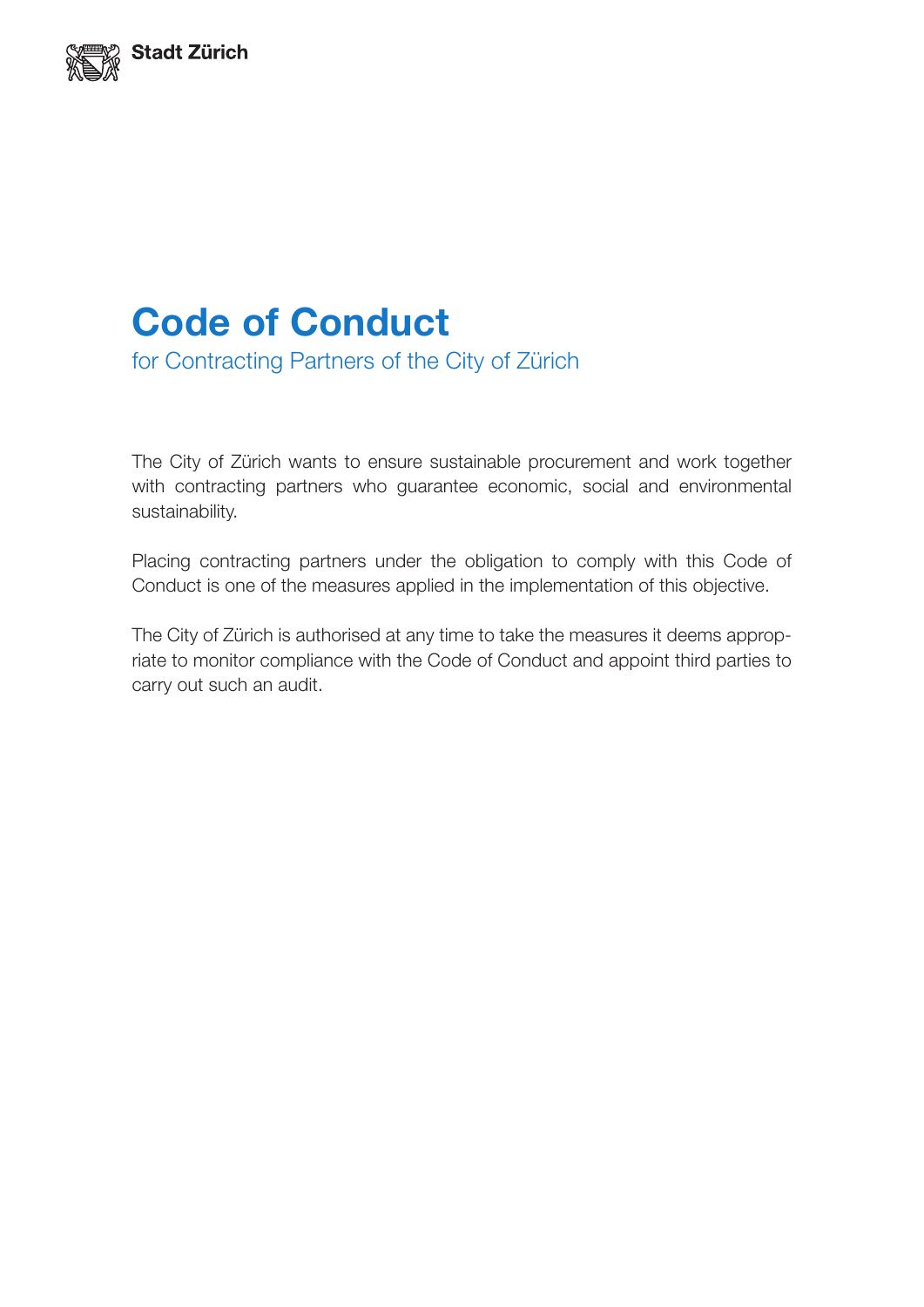| 1.<br><b>Principles</b>                                                                    | Contracting partners of the City of Zürich undertake without any limitation to observe all<br>relevant statutory provisions, whether with regard to the place of performance or product<br>requirements. This applies to contracting partners with their registered office or branch<br>office in Switzerland as well as contracting partners with their registered office or branch<br>office abroad.                                                                                                                                                                                                                                                |
|--------------------------------------------------------------------------------------------|-------------------------------------------------------------------------------------------------------------------------------------------------------------------------------------------------------------------------------------------------------------------------------------------------------------------------------------------------------------------------------------------------------------------------------------------------------------------------------------------------------------------------------------------------------------------------------------------------------------------------------------------------------|
| 2.<br><b>Integrity clause</b>                                                              | Contracting partners of the City of Zürich undertake to implement all the measures<br>required to avoid corruption, in particular to ensure that no payment in the form of money<br>or other benefits is offered or accepted.<br>Any breach of this integrity clause usually results in the cancellation of the tender or early<br>termination of the contract for good cause.                                                                                                                                                                                                                                                                        |
| 3.<br><b>Environmental sustainability</b>                                                  | Contracting partners of the City of Zürich undertake to comply with the relevant statutory<br>provisions as well as all and any environmental product and service requirements of the<br>tender and contract for the entire term of the contract.<br>Non-compliance with the defined requirements or failure to immediately rectify any<br>breaches or defects usually results in the cancellation of the tender or early termination<br>of the contract for good cause.                                                                                                                                                                              |
| 4.<br><b>Occupational safety</b><br>regulations, employment<br>conditions, equal treatment | Subject to specific rules formulated separately by the City for certain products or services<br>or special requirements in the tender documents or contract, the following applies:<br>4.1 Contracting partners with registered office or branch office in Switzerland<br>Contracting partners with their registered office of branch office in Switzerland are sub-<br>ject <sup>1</sup> to the laws and regulations that apply at their registered office or branch offices,<br>namely:<br>- Occupational safety regulations and employment conditions (collective labour agree-                                                                    |
|                                                                                            | ments, employment contracts or, if none, local regulations and industry principles, etc.).<br>- Regulations on the equal treatment of men and women.<br>4.2 Contracting partners without registered office or branch office in Switzerland                                                                                                                                                                                                                                                                                                                                                                                                            |
|                                                                                            | If the service is performed abroad, the contracting partners must observe the statutory<br>provisions that apply at the place of performance. Contracting partners must, however,<br>at all times guarantee compliance with the core labour standards of the International<br>Labour Organisation (ILO) <sup>2</sup> at the place of performance. Since the adoption of the ILO<br>Declaration on Fundamental Principles and Rights at Work in 1998, all member states<br>have been obliged to observe, respect and promote the core labour standards of the<br>ILO simply on the basis of their membership of the ILO, i.e. whether or not they have |

ratified the relevant Conventions. The core labour standards of the ILO are based on the

following eight principles:

<sup>1</sup> According to Art. 11 of the Intercantonal Agreement on Public Procurement (IVöB) and § 8 of the Submission Ordinance (LS 720.11). <sup>2</sup> – No. 029 of 28 June 1930 on Forced or Compulsory Labour.

<sup>–</sup> No. 087 of 9 July 1948 on the Freedom of Association and Protection of the Right to Organise.<br>– No. 098 of 1 July 1949 on the Right to Organise and Collective Bargaining.<br>– No. 100 of 29 June 1951 on Equal Remuneration f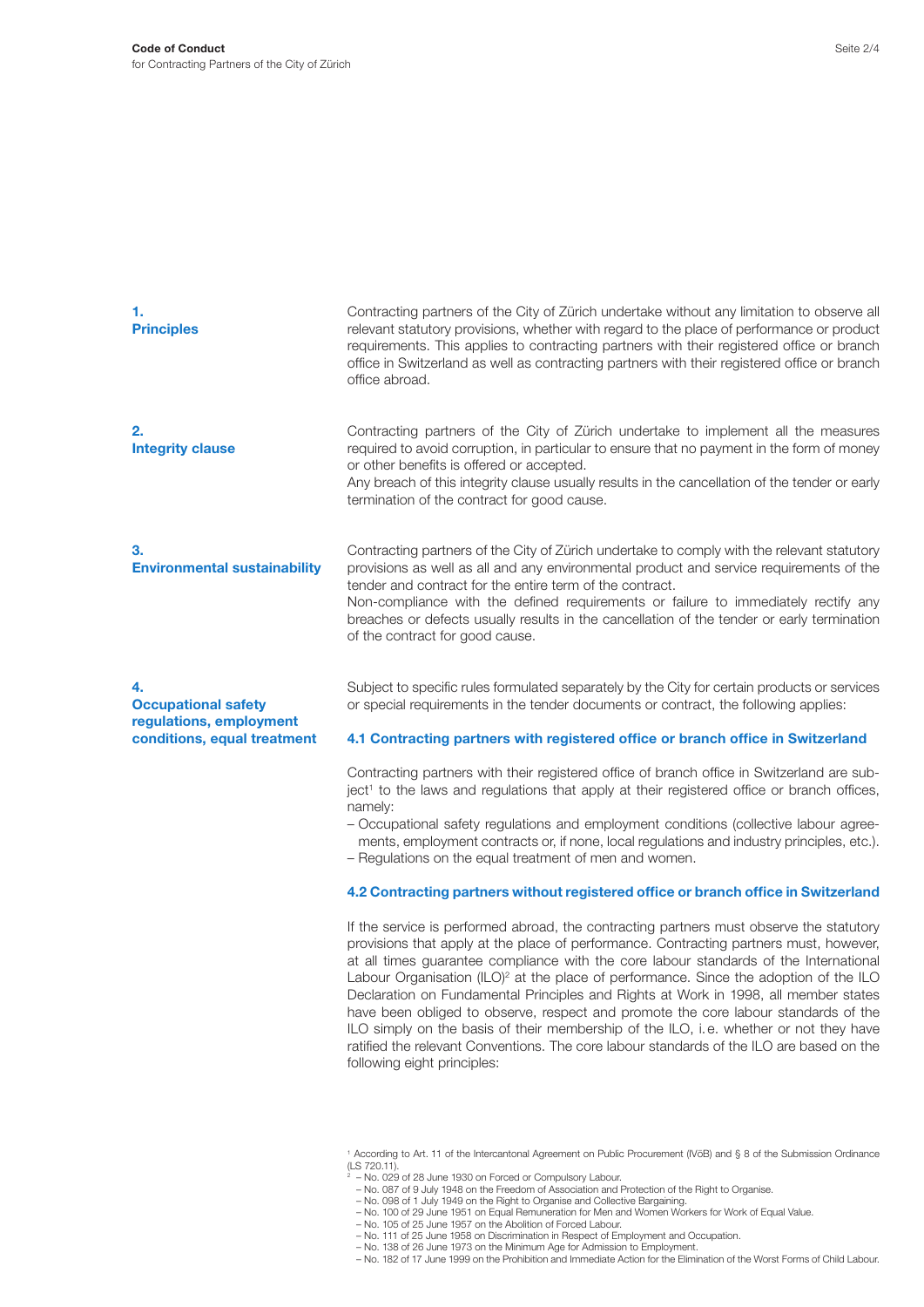#### 4.2.1 Freedom of association and right to collective bargaining

The right of all workers to form and join trade unions and workers' organisations and their right to engage in collective bargaining pursuant to ILO Conventions 87 and 98 must be observed.

## 4.2.2 Prohibition of forced labour

All forms of forced labour and thus any form of forced work under threat of punishment such as physical punishment or mental or physical duress are prohibited under ILO Conventions 29 and 105.

#### 4.2.3 Elimination of child labour

All forms of exploitative child labour and working conditions that come close to slavery or damage the health of children are prohibited in compliance with ILO Conventions 138 and 182.

## 4.2.4 Non-discrimination in employment and occupation

Any distinction, exclusion or preference made on the basis of race, colour, gender, religion, political opinion, national extraction or social origin that has the effect of nullifying or impairing equality of opportunity and treatment in employment and occupation must be abolished in accordance with ILO Convention 111. The application of the principle of equal remuneration for men and women workers for work of equal value complies with ILO Convention 100.

### **4.3 Place of performance**

The place of performance is the place where the service is in fact performed. The following qualifications apply to services obtained from foreign companies:

- If a product is manufactured abroad and delivered to Switzerland, the place of performance is the country of production. The actual place where a service is performed is the place of performance for services.
- If contracting partners send their employees to Switzerland to do work here, the place of performance is Switzerland.

## **4.4 Performance by third parties, sub-contractors and suppliers**

Contracting partners must contractually bind all third parties, sub-contractors and suppliers appointed by them to participate in the service performance to comply with this Code of Conduct. Regardless of the existence of such contractual agreements, the contracting partners at all times guarantee that all third parties, sub-contractors and suppliers appointed by them to participate in the service performance will comply with the provisions of the Code of Conduct.

Non-compliance with these guarantees by contracting partners entitles the City of Zürich to terminate the contract early for good cause, to claim damages and to make direct payments to third parties, sub-contractors and suppliers and deduct these payments from the contractual amount. Pursuant to Art. 5 of the Posted Workers Act, contractors in the construction and related industries are liable under civil law if sub-contractors appointed by them do not pay the net minimum salaries and observe the employment conditions.

**Annex to this Code of Conduct**  Declaration on compliance with the Code of Conduct by contracting partners of the City of Zürich